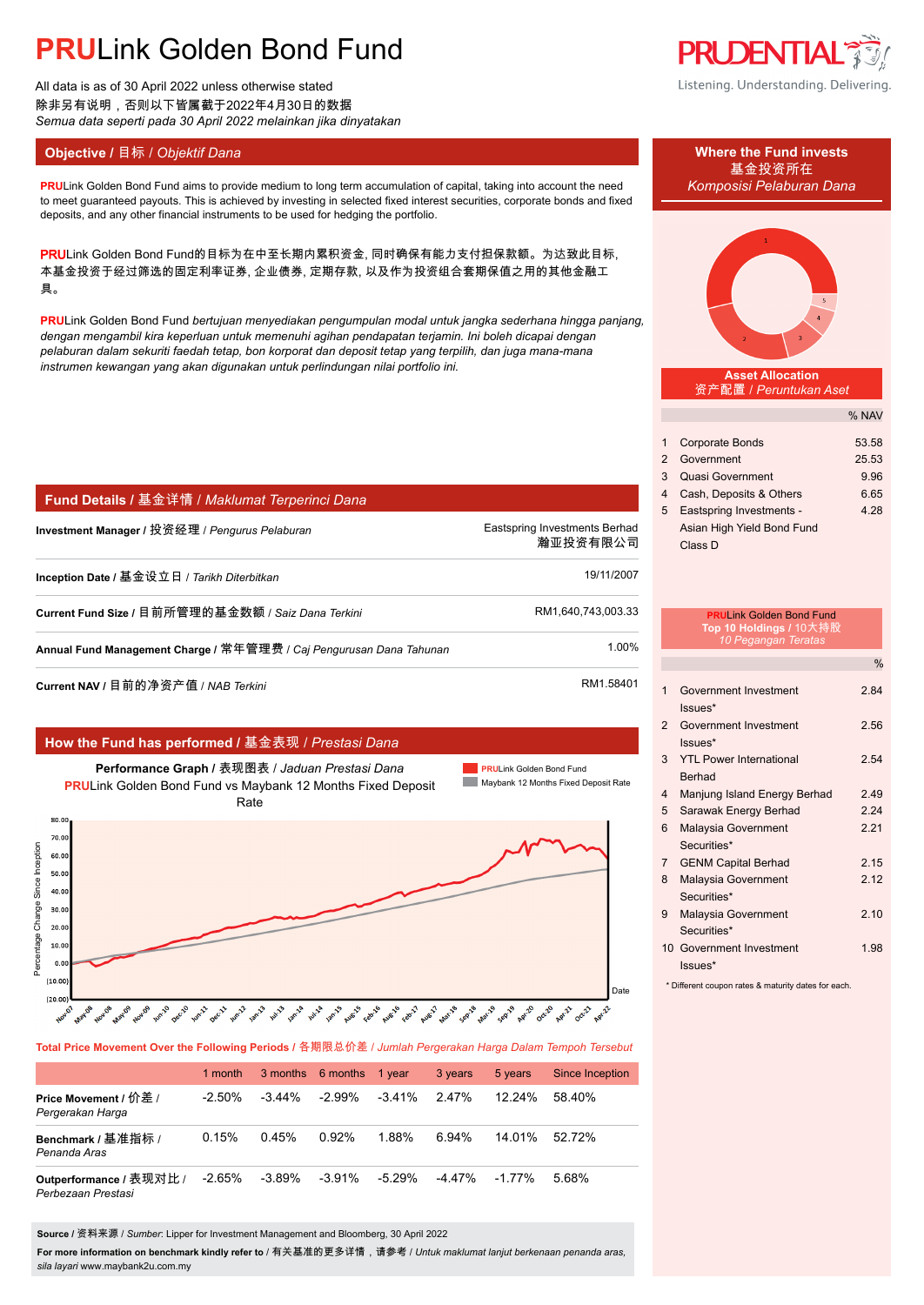# **PRUL** ink Golden Bond Fund

All data is as of 30 April 2022 unless otherwise stated 除非另有说明,否则以下皆属截于2022年4月30日的数据 *Semua data seperti pada 30 April 2022 melainkan jika dinyatakan*

### **PRUDENTIAL** Listening. Understanding. Delivering.

### **Monthly Update /** 每月简报 / *Peningkatan Bulanan*

#### **Market Review /** 市场回顾 */ Tinjauan Bulanan*

As widely expected, the Fed raised its federal funds rate by 50bps to 0.75%-1.00% at its May 2022 FOMC meeting and revealed its plan to shrink its balance sheet by USD47.5 billion per month starting Jun 2022 before doubling the amount to USD95 billion after three months. At his press conference, Fed Chair Powell acknowledged that inflation could remain substantially elevated and signalled more half-point hikes in the coming meetings although a 75bps hike has been ruled out for now. Powell also reiterated that the US economy is very strong and well positioned to handle the planned rate hikes, an indication that reining in inflation remains the Fed's immediate focus.

Malaysia transitioned into the endemic phase in Apr 2022 and is in talks with other countries for the recognition of Malaysia's Covid-19 vaccination and test certificates. Meanwhile, requirements for the wearing of face masks outdoors, scanning of MySejahtera and pre-departure and on-arrival tests for fully vaccinated travellers have been scrapped effective 1 May 2022. These developments coupled with the availability of antiviral drugs for the treatment of infected adults at high risk of developing severe symptoms will continue to support economic recovery. Meanwhile, World Bank lowered Malaysia's 2022 GDP growth forecast to 5.5% from 5.8% previously, while IMF revised its global and ASEAN-5 growth forecasts to 3.6% and 5.3% from 4.4% and 5.6% previously to reflect the direct impact of the Russia-Ukraine war on top of the impediments from the Omicron variant. The IMF also warned that the tightening in advanced economy could exert pressure on capital flows in emerging markets.

Malaysia's MGS curve moved significantly higher in the month of Apr 2022. The yields of the 3-year, 5-year, 10-year and 15-year MGS rose 31bps, 53bps, 53bps and 59bps respectively to close the month at 3.49%, 3.92%, 4.38% and 4.83% respectively. Similarly, yields of MGII ended higher with yields of the 3-year, 5-year, 10-year and 15-year MGII increasing 53bps, 55bps, 49bps and 52bps respectively to end the month at 3.48%, 4.05%, 4.41% and 4.82% respectively.

美联储联邦公开市场委员会(FOMC)如市场广泛预期般在2022年5月份会议将联邦基准利率上调50个基点至0.75%-1.00%区间。与此同时,美联储透露将从 2022 年 6 月开始每月缩减资产负债表475 亿美元,三个月后将翻倍至 950 亿美元。美联储主席鲍威尔在新闻发布会上承认通胀可能会继续大幅上升,并放话表示接下来的会 议将各加息50个基点,尽管目前已经排除了加息 75 个基点的可能性。鲍威尔还重申,美国经济非常强劲且能够很好地应对计划中的加息行动,表明控制通胀仍然是美 联储的当务之急。

马来西亚自2022年4月起过渡至地方性流行病阶段,同时正与其他国家就承认大马新冠肺炎疫苗接种和检测证书展开谈判。此外,自2022年5月1日起,民众在户外不 强制戴口罩、无需扫描My Sejahtera二维码以及已接种疫苗旅客出入境无需检测。除了这些发展,抗病毒药物可用于治疗有严重症状高风险感染的成年人等利好将继 续支持经济复苏。与此同时,世界银行将大马2022 年国内生产总值增长预测从此前的 5.8%下调至 5.5%。另外,国际货币基金组织将全球和东盟五国的增长预测从之 前的 4.4% 和 5.6%下调至 3.6% 和 5.3%,以反映Omicron变异体带来的逆风以外,俄乌战争的直接影响。该组织还警告说,发达经济体的经济紧缩可能会对新兴市场 的资本流动构成压力。

大马政府债券收益率曲线于2022年4月走高。3年、5年、10年和15年大马政府债券收益率分别上涨31、53、53和59个基点,以3.49%、3.92%、4.38%和4.83%结束 当月的交易。与此同时,大马政府投资票据收益率也扬升,3年、5年、10年和15年大马政府投资票据分别走高53、55、49和52个基 点,以3.48%、4.05%、4.41%和4.82%挂收。

*Seperti yang dijangkakan secara meluas, Fed menaikkan kadar dana persekutuannya sebanyak 50 mata asas kepada 0.75% hingga 1.00% semasa mesyuarat FOMC Mei 2022 dan mendedahkan rancangannya untuk mengecilkan kunci kira-kira sebanyak USD47.5 bilion sebulan bermula Jun 2022 sebelum menggandakan jumlah tersebut kepada USD95 bilion selepas tiga bulan. Sewaktu sidang akhbarnya, Pengerusi Fed, Powell mengakui bahawa inflasi boleh terus meningkat dengan ketara dan mengisyaratkan kenaikan lebih dari separuh mata dalam mesyuarat akan datang walaupun kenaikan 75 mata asas telah ditolak buat masa ini. Powell juga menegaskan bahawa ekonomi AS sangat kukuh dan berada pada kedudukan yang baik untuk mengendalikan kenaikan kadar yang dirancang, satu petunjuk bahawa mengekang inflasi kekal sebagai tumpuan serta merta Fed.*

*Malaysia beralih ke fasa endemik pada April 2022 dan sedang berbincang dengan negara lain untuk pengiktirafan sijil ujian dan vaksinasi Covid-19 Malaysia. Sementara itu, keperluan untuk memakai pelitup muka di luar rumah, pengimbasan MySejahtera dan ujian sebelum berlepas dan semasa ketibaan ke atas pengembara yang lengkap divaksin telah dibatalkan berkuat kuasa 1 Mei 2022. Perkembangan ini ditambah dengan ketersediaan ubat antivirus bagi rawatan orang dewasa yang dijangkiti dan yang berisiko tinggi mengalami gejala teruk akan terus menyokong pemulihan ekonomi. Sementara itu, Bank Dunia menurunkan unjuran pertumbuhan KDNK Malaysia 2022 kepada 5.5% daripada 5.8% sebelum ini, manakala IMF menyemak semula unjuran pertumbuhan global daripada 3.6% kepada 4.4% dan ASEAN-5 daripada 5.3% kepada 5.6% untuk mencerminkan impak langsung Perang Ukraine-Rusia di samping halangan berikutan varian Omicron. IMF juga memberi amaran bahawa pengetatan melibatkan ekonomi maju boleh memberi tekanan kepada aliran modal dalam pasaran memuncul.*

*Keluk MGS Malaysia bergerak lebih tinggi dengan ketara pada bulan April 2022. Hasil MGS 3 tahun, 5 tahun, 10 tahun dan 15 tahun masing-masing meningkat 31 mata asas, 53 mata asas, 53 mata asas dan 59 mata asas lalu menutup bulan dagangan pada 3.49%, 3.92%, 4.38% dan 4.83%. Begitu juga, hasil MGII berakhir lebih tinggi dengan hasil MGII 3 tahun, 5 tahun, 10 tahun dan 15 tahun masing-masing meningkat 53 mata asas, 55 mata asas, 49 mata asas dan 52 mata asas lalu mengakhiri bulan dagangan pada 3.48%, 4.05%, 4.41% dan 4.82%.*

#### **Market Outlook /** 市场展望 */ Gambaran Bulanan*

Malaysia's Mar 2022 headline inflation rate came in unchanged at 2.2% YoY as higher Food & Non-Alcoholic Beverages (+4.0% YoY) and Transportation (+2.6% YoY) inflations were partially offset by a softer growth in Housing , Water, Electricity, Gas and Other Fuels (+0.9% YoY) prices. Having said that, core inflation accelerated further to 2.0% YoY (Feb 2022: +1.8% YoY), a reflection of the broadening increase in prices of goods and services. Overall inflationary risk remains tilted to the upside although the government's commitment to ensure price stability of basic necessities could help mitigate some pressure . For 2022, full year inflation is expected to remain modest, coming in within BNM's forecast of 2.2% to 3.2%.

Markets across the globe remained highly volatile in Apr 2022, driven predominantly by higher rate hike expectations across developed markets and the ongoing geopolitical conflicts. We note that the concern over tighter global financial conditions has started to be reflected in the FX weakness and volatility in emerging economies, exerting pressure on central banks to re-assess their monetary policy stance. In Malaysia, the sovereign yield curve shifted much higher in the month of Apr 2022 despite inflationary pressure staying relatively muted thus far. In the near term, volatilities in the global market are expected to persist as sentiments continue to be weighed by concerns on global growth outlook and inflation outlook on the back of the on-going Russia-Ukraine war and China's strict Covid-19 containment measures. For 2022, we believe the main themes surrounding the Malaysian bond market are Malaysia's economic growth , inflationary pressures and monetary policy normalization, potential general elections as well as the supply-demand dynamics.

There will be three auctions in the month of May 2022, the new 30 Y MGII 05/52, the re-opening of the 10-year MGS 07/32 and the re-opening of the 3-year MGII 10/25. While there is still ample liquidity in the system, the outcome of these auctions is likely to be influenced by prevailing market sentiment. On the corporate front, we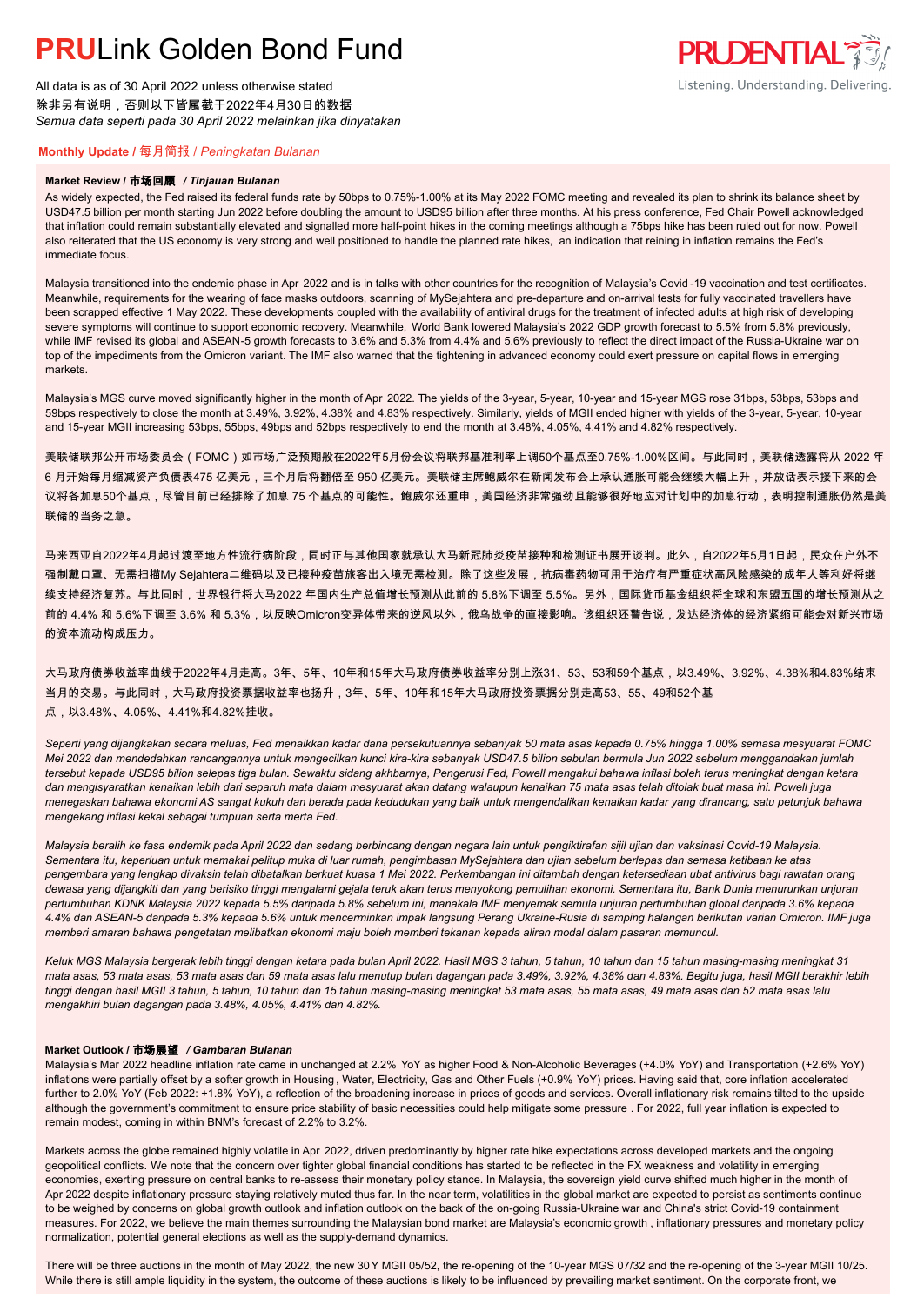## **PRUL** ink Golden Bond Fund

All data is as of 30 April 2022 unless otherwise stated 除非另有说明,否则以下皆属截于2022年4月30日的数据 *Semua data seperti pada 30 April 2022 melainkan jika dinyatakan*

expect mixed demand for corporate bonds as investors continue to be selective in their investments.

马来西亚2022年3月总体通货膨胀率按年保持不变在2.2%。食品与非酒精饮料和运输走高,按年分别起+4.0%和+2.6%;但住房、水、电、天然气和其他燃料价格(按 年+0.9%)增长放缓部分抵消了其他类别走高带来的影响。尽管如此,核心通货膨胀按年进一步加速到2.0%,比较2022年2月的是按年+1.8%;反映商品和服务价格广 泛上涨。虽然政府承诺确保基本必需品价格稳定或有助于缓解一些压力,总体通胀风险仍倾向于走高。2022 年全年通胀预计保持温和,处于国行预测的 2.2% 至 3.2% 范围内。

**PRUDENTIAL** 

Listening. Understanding. Delivering.

2022 年 4月,全球市场走势依然如过山车般波动,主要由发达市场的升息预期升温和持续的地缘政治冲突驱动。我们注意到,市场对全球金融状况趋紧的担忧已开始 反映在新兴经济体疲软和波动的外汇走势上,并为各国央行重新评估货币政策立场带来了压力。在马来西亚,尽管通胀压力迄今相对温和,主权收益率曲线于2022 年 4 月进一步走高。短期内,持续上演的俄乌战争和中国实施的严格Covid-19 遏制措施对全球增长和通胀前景带来的担忧继续打压市场情绪;在此情景下,全球市场预 计将持续波动。2022 年,我们认为围绕马来西亚债券市场的主要主题包括大马经济增长、通胀压力和货币政策正常化、潜在的全国大选以及供需动态。

2022年5月将有三项招标,包括30年期大马政府投资票据05/52的全新发行、10年期大马政府债券07/32以及3年期大马政府投资票据10/25的增额发行。尽管系统中仍 有充裕的流动性,这些招标的结果料将取决于当前的市场情绪。企业债券方面,我们预料市场对企业债券的需求将参差不齐,因为投资者继续在投资方面保持选择 性。

*Kadar inflasi utama Mac 2022 Malaysia tidak berubah pada 2.2% YoY apabila angka inflasi Makanan & Minuman Bukan Beralkohol (+4.0% YoY) dan Pengangkutan (+2.6% YoY) yang lebih tinggi telah diimbangi sebahagiannya oleh pertumbuhan yang lebih perlahan dalam Perumahan, Air, Elektrik, Harga Gas dan Bahan Api Lain (+0.9% YoY). Namun begitu, inflasi teras terus meningkat kepada 2.0% YoY (Feb 2022: +1.8% YoY), mencerminkan peningkatan harga barangan dan perkhidmatan yang meluas. Keseluruhan risiko inflasi kekal meningkat walaupun komitmen kerajaan untuk memastikan kestabilan harga barang keperluan asas dapat membantu mengurangkan tekanan. Bagi 2022, inflasi setahun penuh dijangka kekal sederhana, berada dalam unjuran BNM sebanyak 2.2% hingga 3.2%.*

*Pasaran di seluruh dunia masih lagi sangat tidak menentu pada April 2022, didorong terutamanya oleh jangkaan kenaikan kadar yang lebih tinggi di seluruh pasaran maju dan konflik geopolitik yang berterusan. Kami menyedari bahawa kebimbangan terhadap keadaan kewangan global yang lebih ketat telah mula dicerminkan oleh kelemahan pertukaran asing (FX) dan volatiliti ekonomi memuncul, lalu memberikan tekanan kepada bank pusat untuk menilai semula pendirian dasar monetari. Di Malaysia, keluk hasil kerajaan berubah lebih tinggi pada bulan April 2022 walaupun tekanan inflasi secara relatifnya tidak berubah setakat ini. Dalam jangka terdekat, volatiliti pasaran global dijangka akan berterusan kerana sentimen terus ditekan oleh kebimbangan terhadap prospek pertumbuhan global dan prospek inflasi dilatari perang Rusia-Ukraine yang berlanjutan dan langkah-langkah pembendungan Covid-19 yang ketat oleh China. Bagi tahun 2022, kami percaya tema utama yang menyelubungi pasaran bon Malaysia ialah pertumbuhan ekonomi Malaysia, tekanan inflasi dan penormalan dasar monetari, kemungkinan berlangsungnya pilihan raya umum serta dinamik penawaran-permintaan.*

*Terdapat tiga lelongan pada bulan Mei 2022, MGII baharu 30 tahun 05/52, pembukaan semula MGS 10 tahun 07/32 dan pembukaan semula MGII 3 tahun 10/25. Walaupun kecairan dalam sistem masih lebih dari mencukupi, hasil lelongan tersebut mungkin dipengaruhi oleh sentimen pasaran semasa. Meninjau korporat, kami menjangkakan permintaan ke atas bon korporat bercampur-campur kerana pelabur terus selektif dengan pelaburan mereka.*

#### **Fund Review & Strategy /** 基金表现评论与投资策略 */ Tinjauan dan Strategi Dana*

The Fund returned -2.50% for the month, underperforming the benchmark return of 0.15% by 2.65%. Year-to-date, the Fund returned -3.91%, underperforming the benchmark return of 0.61% by 4.52%.

The underperformance in the month was attributed to the significantly higher in bond yields across all tenors. Markets across the globe remained highly volatile in April 2022, driven predominantly by higher rate hike expectations across developed markets and the ongoing geopolitical conflicts.

In the near term, we still see bonds facing headwinds on the back of expected sustainable economic recovery, unfavourable demand-supply dynamics, Russian-Ukraine crisis and inflationary pressures. Going forward, we believe the performance of the bond market will continue to be dictated by economic data, supply- demand dynamics, as well as global risk sentiment.

We continue to be prudent in our credit selection. Given the expected improvement in credit conditions we may selectively increase our exposure to sectors that have turned the corner.

本基金月内的回酬是-2.50%,跑输基准2.65%,基准的是0.15%。年度至今,基金表现较基准逊色4.52%,回酬为-3.91%,基准的是0.61%。

检讨月份表现逊色是因为所有期限的债券收益率显著走高。2022年4月,全球市场持续剧烈波动,主要受发达市场加息预期升温和地缘政治冲突延烧影响。

短期内,我们仍认为债券将面临逆风,因为经济预计可持续复苏、供需动态不利、俄乌危机和通胀压力冲击。展望未来,我们认为债券市场的表现将继续由经济数据、供需动态以及全 球风险情绪所主导。

#### 我们继续审慎选择信贷。鉴于信贷状况预期改善,我们或选择性增持表现好转的领域。

*Dana memberikan pulangan -2.50% di bulan tinjauan, tidak mengatasi pulangan penanda aras 0.15% sebanyak 2.65%. Sejak awal tahun hingga kini, Dana memulangkan -3.91%, tidak mengatasi pulangan penanda aras 0.61% sebanyak 4.52%.*

Prestasi merosot pada bulan tersebut disebabkan oleh hasil bon yang ketara lebih tinggi merentas semua tenor. Pasaran di segenap benua kekal amat tidak menentu pada April 2022, didorong *terutamanya oleh jangkaan kenaikan kadar yang lebih tinggi merentangi pasaran maju dan konflik geopolitik yang berterusan.*

*Dalam tempoh terdekat, kami masih melihat bon menghadapi masalah berikutan jangkaan pemulihan ekonomi yang mampan, dinamik permintaan-penawaran yang suram, krisis Rusia-Ukraine dan tekanan inflasi. Melangkah ke hadapan, kami percaya prestasi pasaran bon akan terus ditentukan oleh data ekonomi, dinamik penawaran-permintaan, serta sentimen risiko global.*

*Kami terus berhemat dalam pemilihan kredit. Memandangkan jangkaan keadaan kredit akan semakin baik, kami mungkin akan lebih meningkatkan pendedahan kepada sebilangan sektor yang sudah pun pulih.*

**Source /** 资料来源 / *Sumber*: Fund Commentary, April 2022, Eastspring Investments Berhad

**Disclaimer**